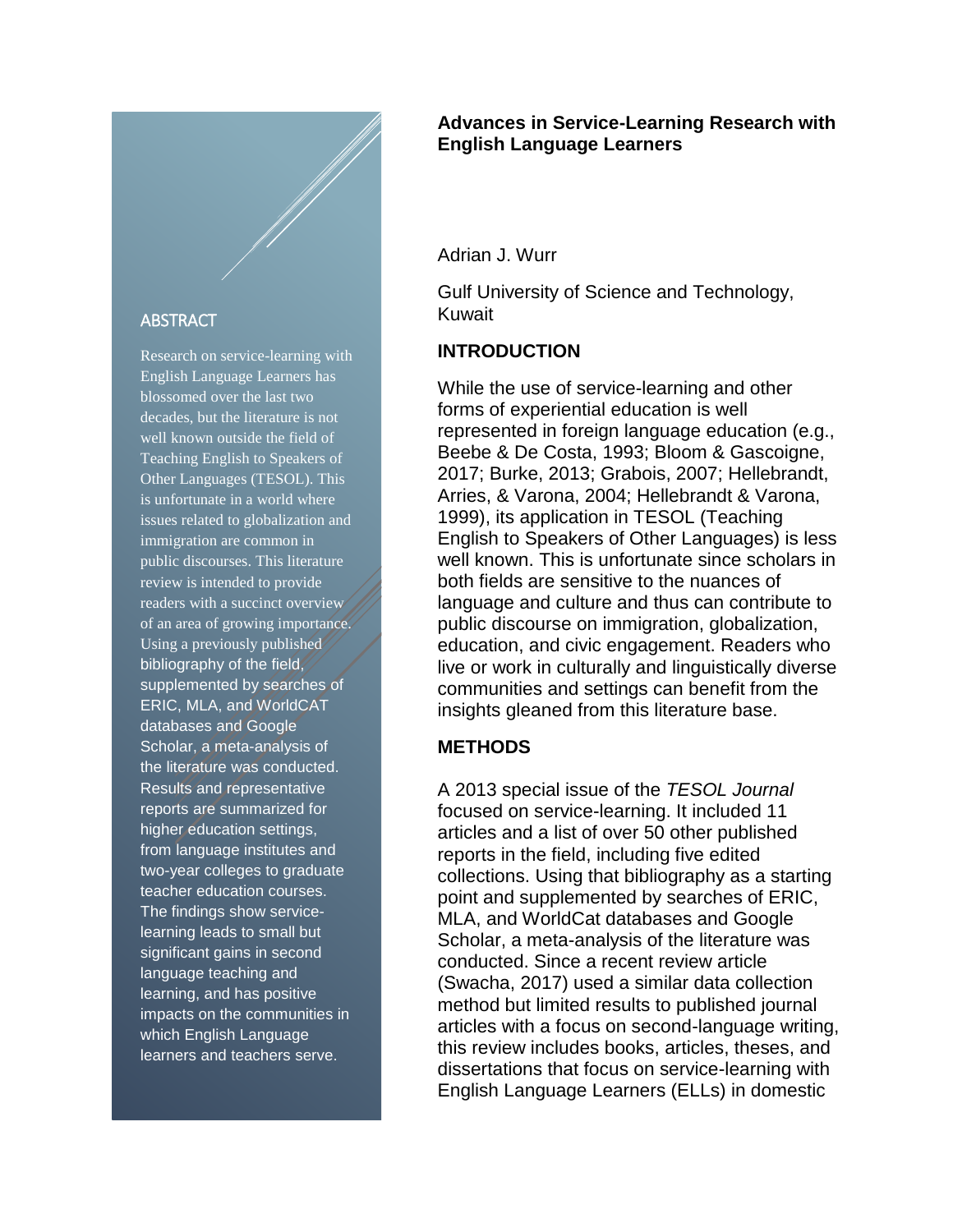and international settings, with a particular focus on works that can inform the design and assessment of programs for linguistically and culturally diverse learners in academic and community settings.

# **LITERATURE REVIEW**

The literature on service-learning in TESOL has not only increased our collective understanding of engaged teaching and learning in diverse settings, but also demonstrated increased theoretical maturity by systematically applying empirical methods to examine a range of assorted research phenomena. Key articles in the existing research base tell us powerful stories about language, culture, race, nationality, and can contribute to public discourse on immigration, globalization, education, and civic engagement, to name a few of the issues to which English Language Learners and their teachers can contribute. Because linguists are trained to notice nuances in language, researchers and teacher-scholars in the field are skilled at using a variety of methods to analyze discourse systematically. Analyzing student reflection journals using both qualitative and quantitative methods to triangulate data is common, but discourse includes oral, institutional, and socio-historical texts too, and a growing number of TESOL researchers demonstrate sophisticated understandings of how language and culture are inextricably represented in interviews with students and community partners and the teaching and learning spaces within which they interact. The shift in focus from communicative competence in the target language to intercultural competence in multilingual communities is described in the introduction of a recent edited collection on service-learning in TESOL (Perren & Wurr, 2015) and summarized in Figures 1 and 2.

Summarizing the shifts in theory over time in the field, the editors note, "Whereas the first generation of SL [service-learning] in TESOL scholarship tended to view the learner and society in two dimensional terms, generally transacting across two languages and cultures, the second generation of SL in TESOL scholarship accepts multilingualism and multiculturalism as the norm and views the teaching and learning space as dynamic, contested, and interconnected. Thus the 'social turn' in the Humanities (Block, 2003; Trimbur, 1994) heralded the 'multilingual turn' (May, 2014) in much of the scholarship today" (Wurr & Perren, 2015, p. 5).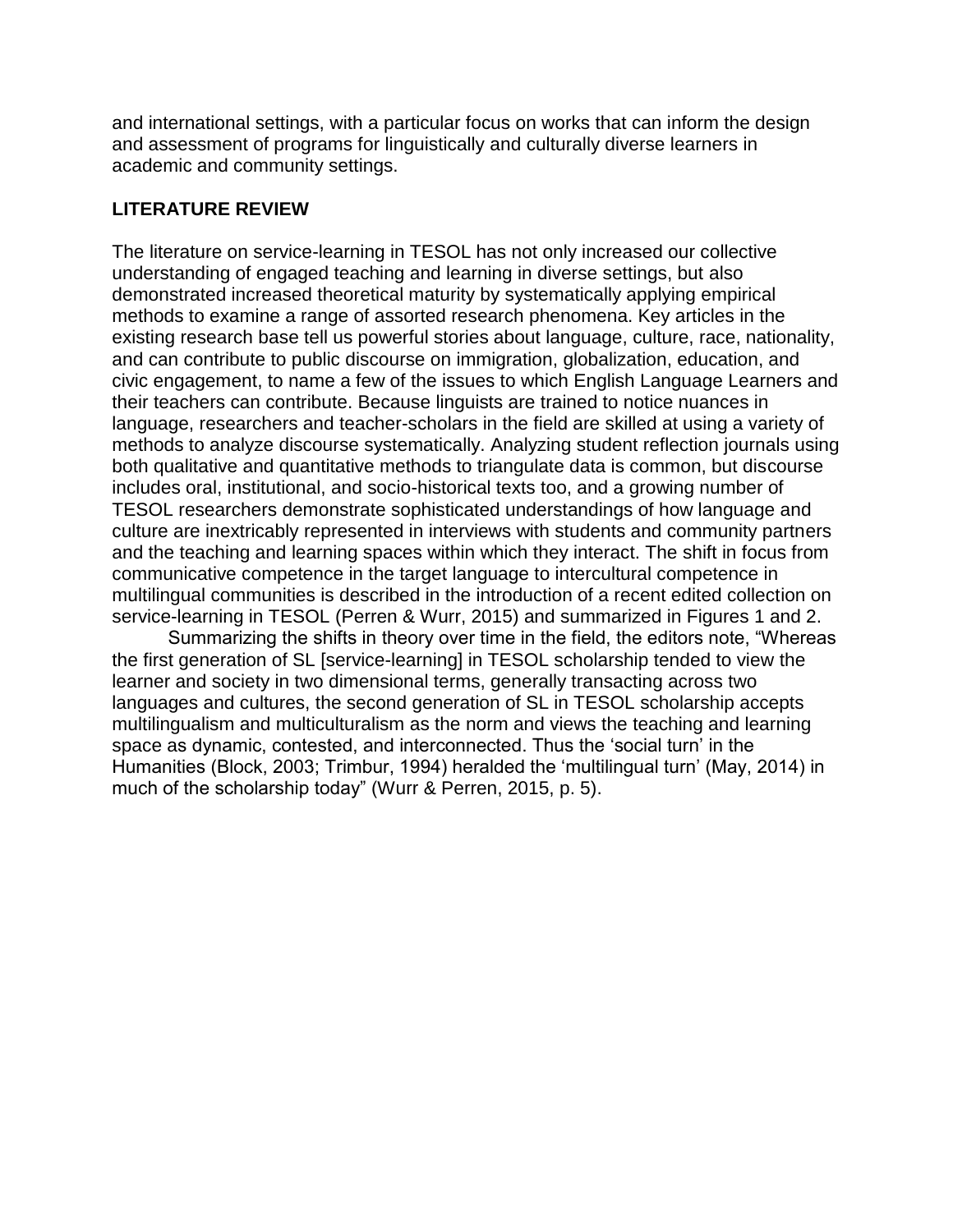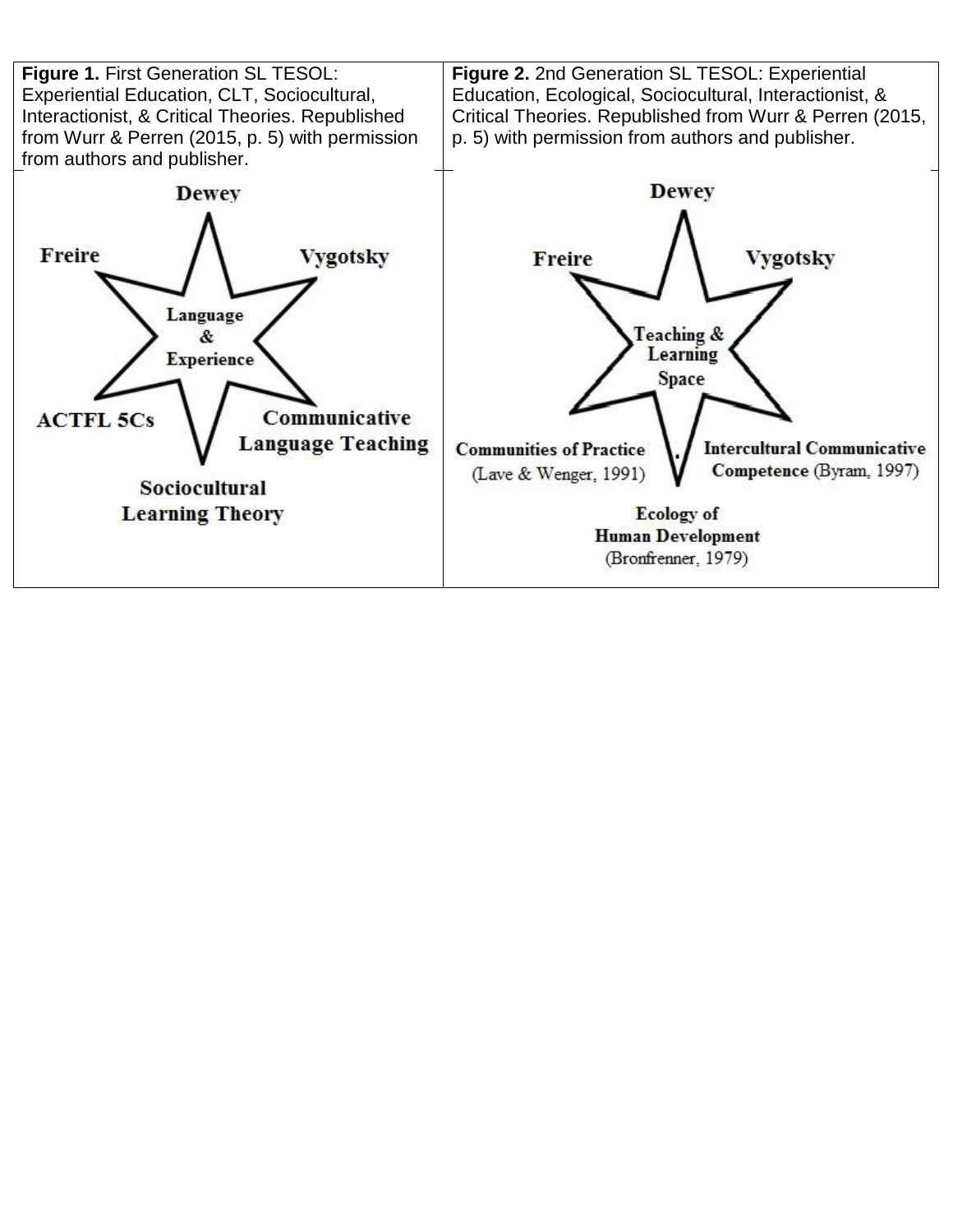## **Points of Contact: Intensive English and Bridge Programs**

Intensive English Programs (IEP) are tasked with preparing students for main-stream college classes in English. Most include courses in listening, speaking, reading, writing, grammar, and culture for learners at different English language proficiency levels. Depending on course goals and the types of community engagement fostered, experiential learning offers ELLs with enhanced opportunities to improve upon all language skills. In one of the more impressive IEP studies to date, Askildson, Kelly, and Mick (2013) used series of quantitative and qualitative data, including pre- and postlanguage proficiency tests of all basic skills and intercultural sensitivity measures, to demonstrate the degree to which service-learning added substantive gains to students' linguistic development as well as their ability to use such language gains in socioculturally meaningful ways. They found students improved their English language skills at three times the rate normally associated with traditional language learning programs (p. 424). Additionally, results showed the service-learning component affected students' understanding of social service providers and how issues of social justice can be addressed in their home cultures and countries, an important learning objective given the expectation that they create service projects to implement in their home countries upon their return.

Another IEP study, conducted at the University of Maine (Sousa, 2015), used the American Council on the Teaching of Foreign Languages *Standards for Foreign Language Learning* (ACTFL, 1999), or the "5 Cs," to analyze learning outcomes. This influential policy guideline from a leading professional language education organization includes as one of its five goals the need for language learners to participate in multilingual communities at home and around the world, a natural fit for servicelearning. Sousa uses this endorsement of practice, quantitative survey data, along with qualitative document analysis and observation to show positive impacts on students and community partners. The ESL students participating in the project recognized the meaningful educational experience, in part for the development of their language skills, and also for their contributions to the local community school in promoting cultural awareness.

Finally, Perren, Grove, and Thornton (2013) each conducted separate and independent studies of ELLs at each author's respective university IEP, yet found remarkably similar outcomes with regards to impacts on learners. The researchers conclude "community engagement can promote a sense of empowerment in ESL students. This is accomplished by making them feel part of their community, allowing them to work cooperatively to develop authorial voice, increasing their audience awareness in writing, and fostering critical reflection that leads to a better understanding of social problems and civic responsibility" (p. 463).

Bridge programs are designed to help ELLs transition from Intensive Language Programs to mainstream college classes. Miller and Kosta (2015) describe an intergenerational service-learning project that formed the cornerstone of one bridge program in the U.S. For eight weeks, students conducted semi-structured interviews with multilingual low-income older adults and compiled data about their adult partners' rich life experiences. Students then constructed a literature review based on a thematically-charged social issue that emerged from the interviews and wrote an oral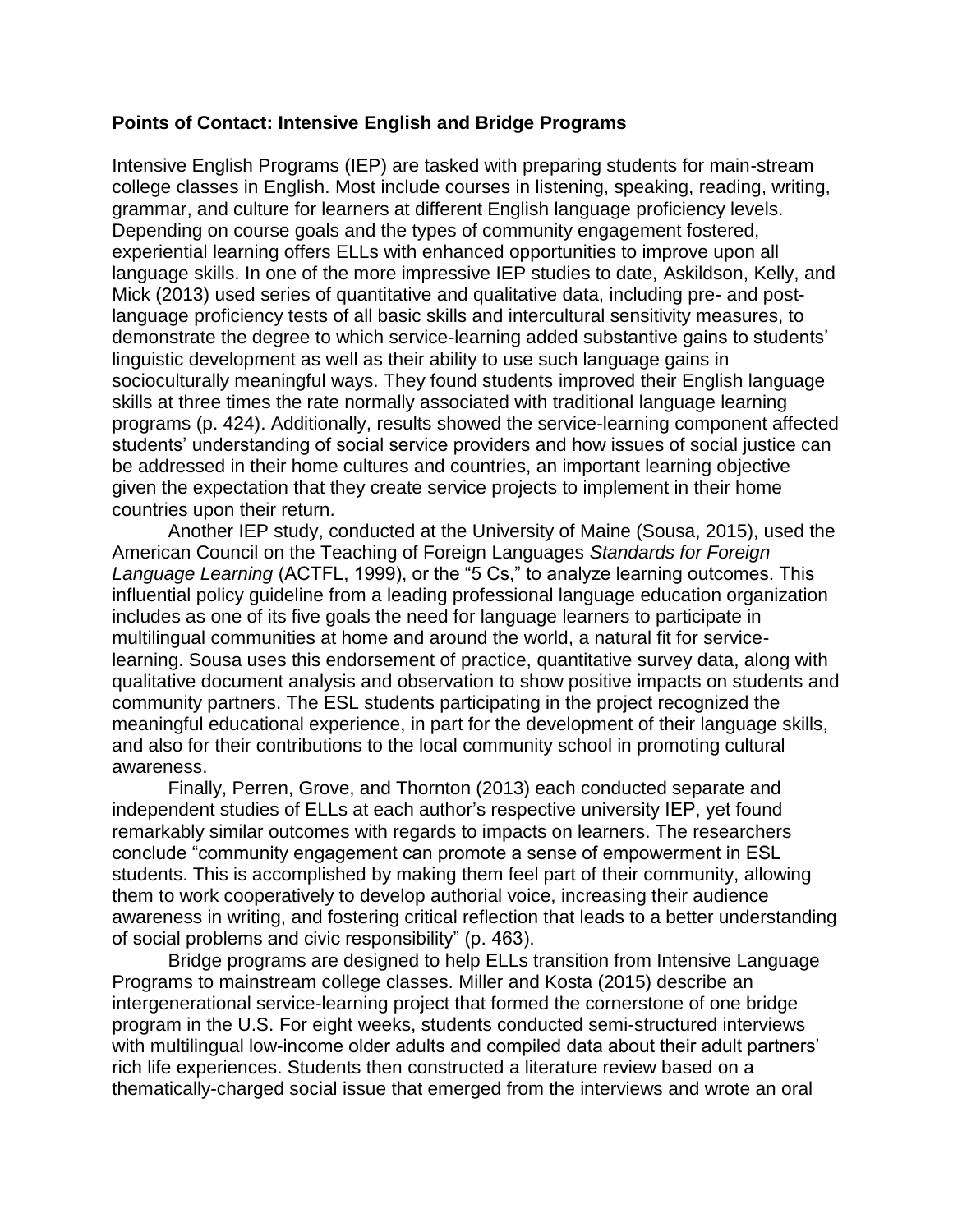history narrative based on their interview findings. The researchers use Lave and Wenger's (1991) communities of practice framework to illuminate the converging and diverging experiences of students, staff, and instructors as they participated in and reflected on this project. This theoretical framework has only recently been adopted by TESOL researchers (e.g., Avineri, 2015; Curtis & Curran, 2015; Stewart, 2007) but aligns well with experiential learning theories because participation in communities of practice embody meaningful action, interaction, and collaboration among participants (Kolb & Kolb, 2005). The authors conclude by providing suggestions for conducting oral histories with English language learners and older adults and for service-learning projects that are intergenerational and intercultural following Perren's (2013) seven-step model for designing service-learning projects with ELLs: 1. Planning and logistics; 2. Obtaining Materials and Background Information; 3. Preparing for Field Experiences; 4. Implementing Field Experience and Civic Engagement; 5. Reflecting and Connecting; 6. Diversifying and Repeating; and 7. Expressing Gratitude and Evaluation.

#### **Maybe I'll stay awhile: Service-Learning at Two-Year Colleges**

Whereas international students at four-year colleges often plan to return to their home countries after graduation, English Language Learners at two-year colleges are often immigrants who have lived in the country for several years and have more integrative motivation with regards to learning the host language and culture. Initial reports on using service-learning with community college students found they gained academically and socially by having authentic contexts for learning about the target language and culture (Arca, 1997, Seltzer, 1998; Steinke, 2009). More recently, Sharon Bippus' (2011) doctoral study presents six case studies of adult ESOL students in a semester-long community college ESOL course that included service-learning. She notes that "the students, many of whom held professional titles such as doctor, engineer, architect, and journalist, in their home countries" (p. 4) believed their language skills at the beginning of the course prevented them from participating more fully as citizens in their new home, but gradually came to develop what Whittig and Hale (2007) call a "confidence to contribute":

Students gained communicative competence while developing confidence in themselves. Although the participants were nervous about working in the community initially, they overcame their anxiety by using various strategies. They realized they do have the ability to communicate successfully with English speakers in the 'real world,' and have valuable skills that they can offer the community. Additional benefits to the students included increasing their knowledge of American culture and history, developing a higher level of motivation, and forming connections to target community members. (Bippus, 2011, pp. iii-iv)

When the target community is the university community, service-learning projects with ELLs can impact retention. Maloy, Comeau-Kirchner, and Amaral (2015) describe a web-based, service-learning project with advanced ESL composition students at Queensborough Community College. Students researched and wrote about human rights issues for university website on the topic. While assessments of the students' writing showed marked improvements in all areas, the authors argue that an equally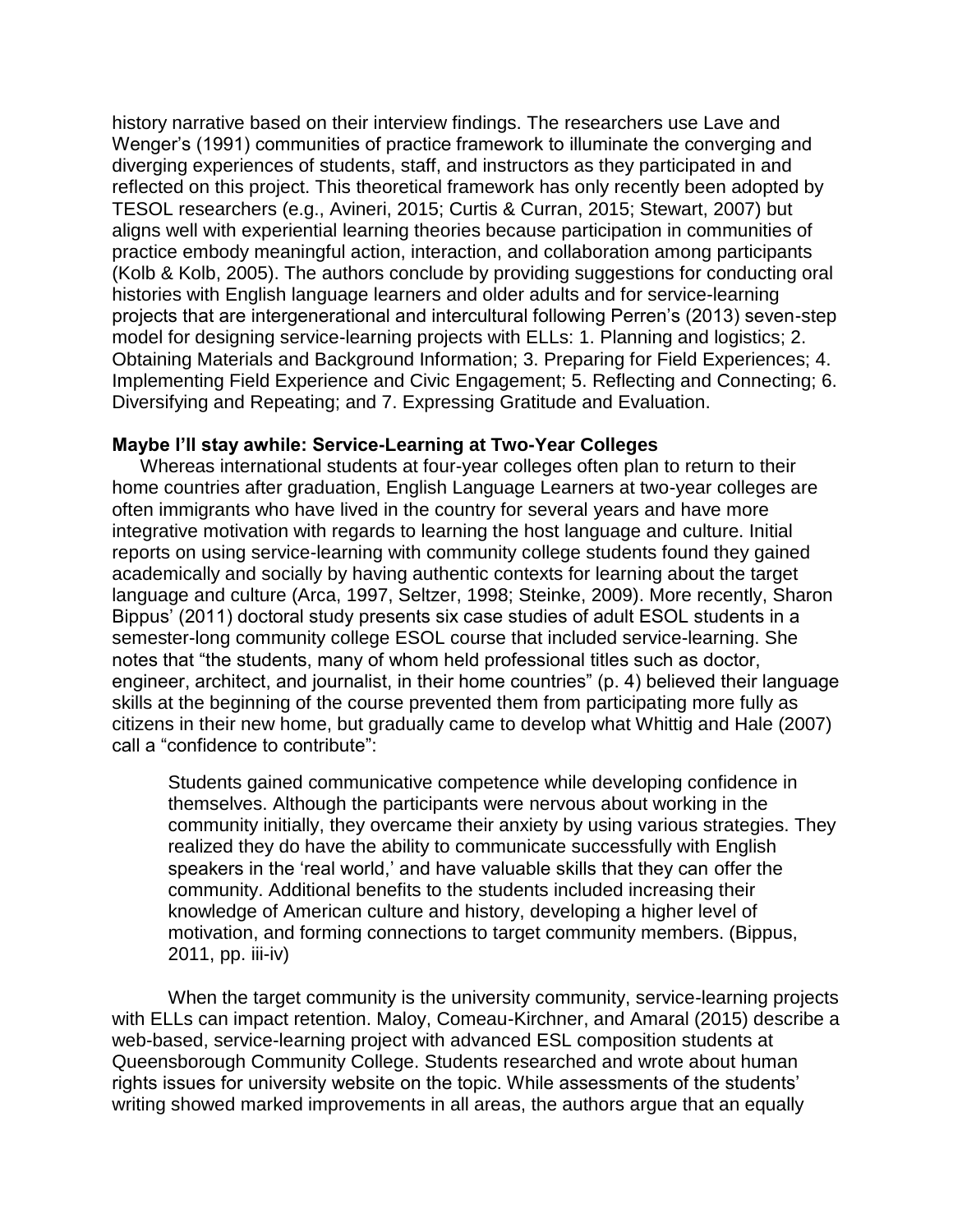important benefit for ELLs was positioning them as knowledgeable, contributing members of the university community:

Much like the project Perren et al. (2013) described, our students achieved similar goals and learner outcomes. The digital component of this project also provided numerous opportunities for language learning, teamwork, and ownership of the written products and corresponding design of those products. Moreover, as our students acquired more audience awareness about how those final products would be utilized outside of the classroom, they were better able to educate their fellow QCC students on human rights curriculum. (p. 263)

The research and discussion of human rights in groups of diverse learners and the feedback associated with multi-drafted writing assignments helped students to interact with and learn from others. One student wrote in a survey at the end of the semester, the project "is a good opportunity to give my ideas and listen and learn from other people with different culture. Also, it's a good opportunity to see how I can behave in a group of people and work in a team" (Maloy, Comeau-Kirchner, & Amaral, 2015, p. 264).

The positive impact that positioning ELLs as service providers can have on learners' identities and sense of belonging is an encouraging and robust finding in the research base to date. Glass, Wongtrirat, and Buus (2015) argue that cultivating a sense of belongingness is critically important for international students: "Belongingness assumes greater importance, for example, in social contexts in which individuals are more likely to experience isolation or loneliness or to feel invisible as they reconstruct support networks in a new cultural and linguistic environment" (p. 83).

## **Can I have that in Writing?**

Writing instructors were among the first in higher education to embrace servicelearning (Adler-Kassner, Crooks, & Watters, 1997; Deans, 2000; Author, 1999) and the writing students produce for instructors and community partners alike provides an excellent means of assessing the impact of instruction.

A useful typology of the types of writing students in service-learning courses can produce is Deans' (2000) description of writing *about*, *for*, or *with* community partners. Initially, Deans (1999) contrasted John Dewey's pragmatism with Paulo Freire's Critical Pedagogy to posit that Dewey's theories were better suited to projects in which students write about their service-learning experiences since the empirical approach Dewey promoted in using experience as the source of learning fit best with the types of research and writing typically taught in first-year college composition courses. Freire's critical pedagogy suggested students should write to support and promote changes in society; that is, to write *for* community partners rather than *about* them even though the documents typically produced, such as websites, three-panel brochures, public service announcements, and grant applications, were more practical in nature and often better suited to more advanced writing courses. Deans' (2000) well-received book, *Writing Partnerships*, expanded on this theoretical framework by adding projects in which students write *with* community partners to produce oral histories and other collaboratively written products. These three theoretical perspectives form the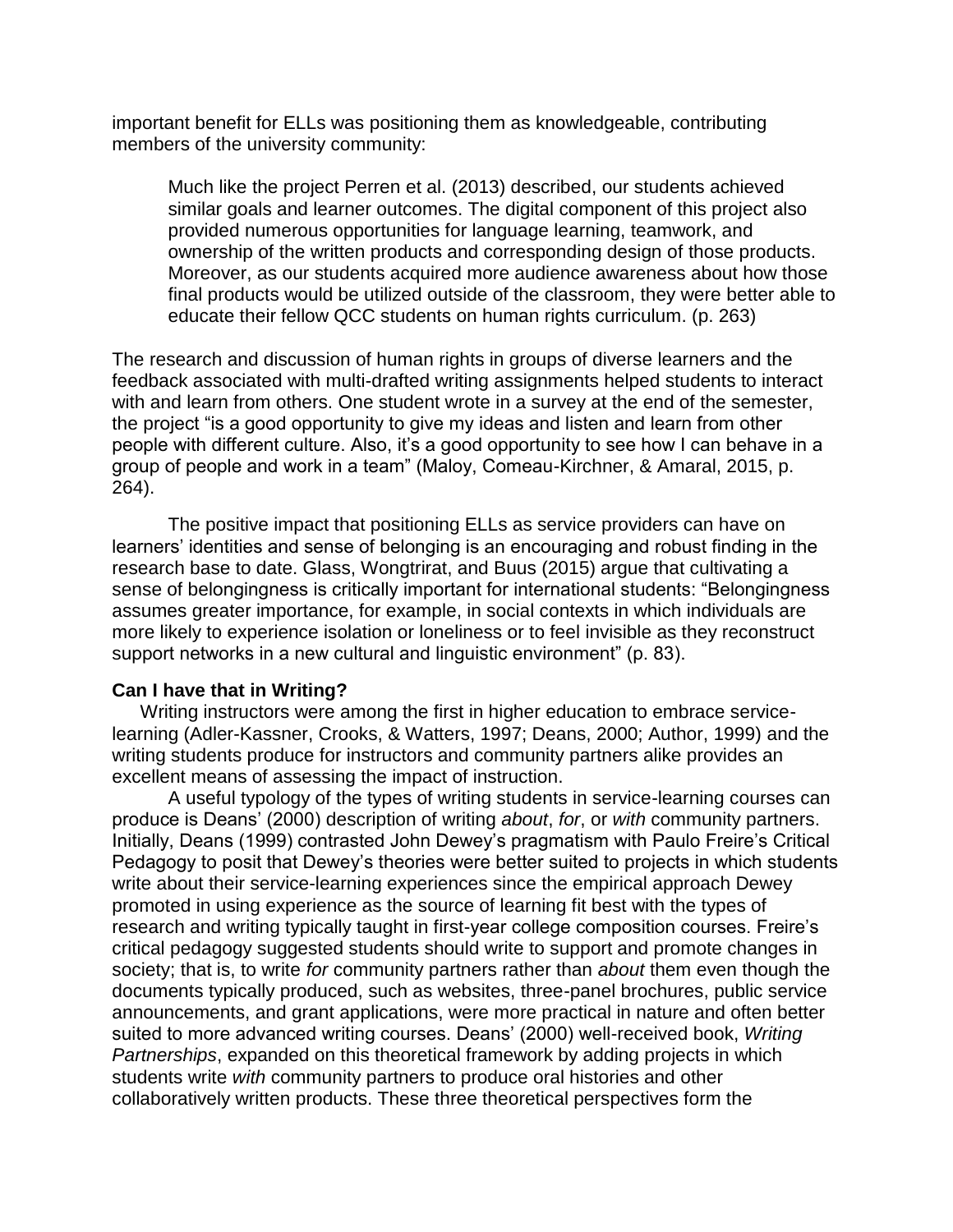cornerstone of the first generation of service-learning research (Kolb, 1984), as illustrated in Figures 1 and 2 above, and although Deans' model is most commonly applied to teaching contexts, he has used the typology to identify promising areas of research too. TESOL researchers have adapted the model to address questions in their field as well, as shown in Table 1

Wurr's (2001) dissertation provides a useful model for the type of comparative, evidence-based research studies service-learning researchers (Eyler & Giles, 1999; Gelmon, Furco, Holland, & Bringle, 2005; Zlotkowski, 2007) say are needed to add rigor to the research base and attract potential funding agencies. He compared native and non-native English speaking students enrolled in introductory-level first-year college composition courses that did and did not include service-learning. The main research question was, "Does service-learning contribute to improved student writing? If so, in what ways?" Linguistic and rhetorical features commonly identified as affecting judgments of writing quality such as cohesion and grammatical accuracy were compared to holistic essay ratings to determine the impact of different teaching and learning contexts on writing performance. Results show a significant difference (p<.001) between the writing produced in service-learning and traditional writing sections, with service-learning essays being rated about 5% better than ones produced in traditional classes. Two other studies (Feldman et al., 2006; Hamstra, 2010) have replicated significant parts of Wurr's research design and arrived at similar conclusions. These results accord well with the bulk service-learning research to date, which generally shows a small but significant benefit to incorporating service-learning into the curriculum.

Service-learning projects in which ELLs tutor or share cultural information with children are also common. Meier (2015) describes one such project in a basic writing course at a large midwestern research university in which international students shared stories and artifacts from their home countries with elementary school students. Using field observation, surveys, and student reflections, she found the children obtained cross-cultural knowledge in alignment with the third-grade social studies curriculum, while the college students honed language skills and gained intercultural knowledge of the local community and U.S. culture more broadly. Meier's work highlights many of the qualities that make a successful service-learning project with ELL learners: one that provides real audiences and purposes, prepares ELLs well beforehand, and allows them ample opportunity to reflect on its meaning afterward.

.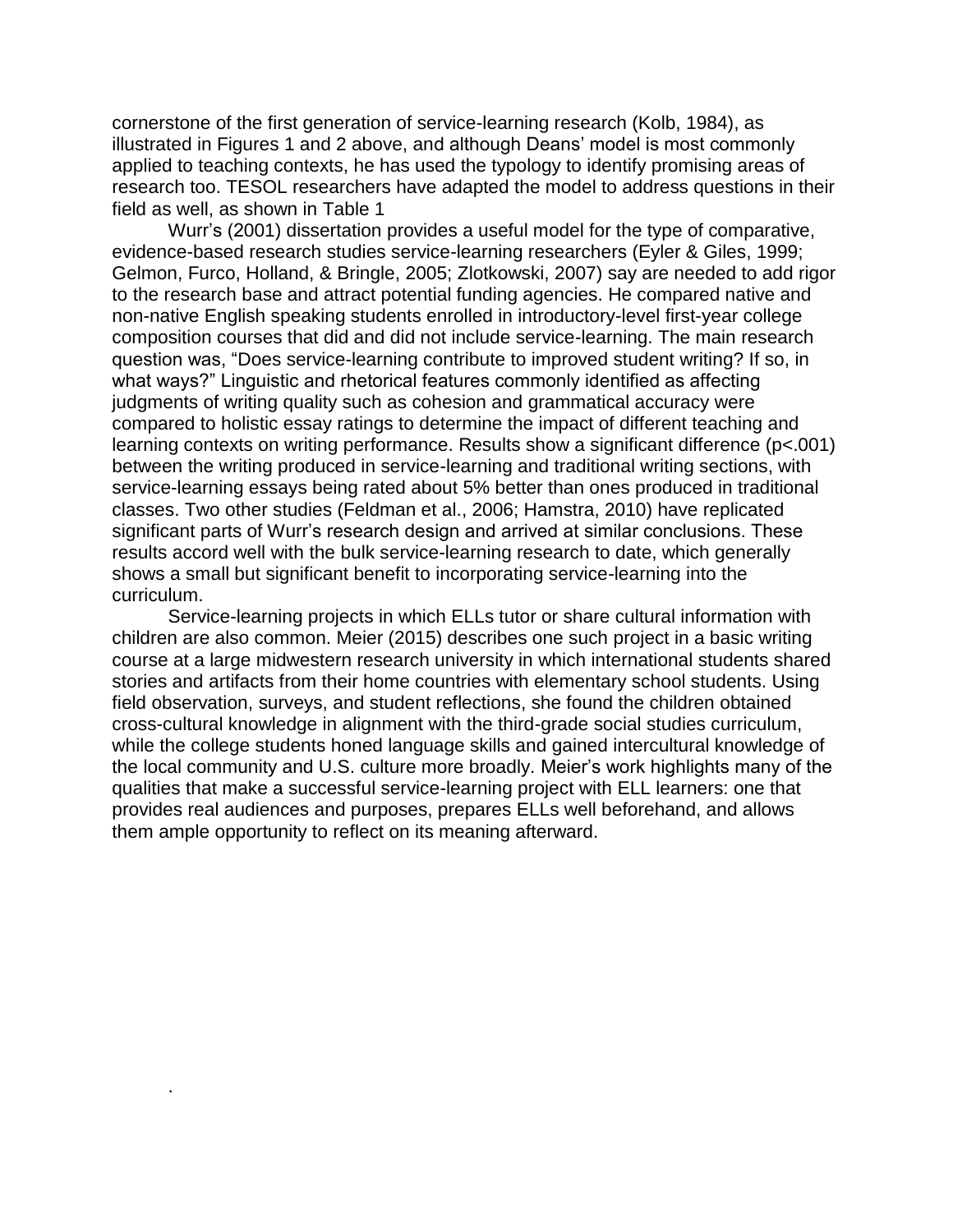|           | <b>ELL Practices &amp; Processes (About)</b>                                                                                                                                                               | <b>Teacher Practices (With)</b>                                                                                                                                                          | <b>Community Practices (For)</b>                                                                                                                                                                                                              |
|-----------|------------------------------------------------------------------------------------------------------------------------------------------------------------------------------------------------------------|------------------------------------------------------------------------------------------------------------------------------------------------------------------------------------------|-----------------------------------------------------------------------------------------------------------------------------------------------------------------------------------------------------------------------------------------------|
|           | Which discourses and language skills<br>are most common in SL settings?<br>Common master narratives? Patterns in<br>formal or stylistic features?                                                          | How do TESOL teachers<br>prepare students and<br>community partners for working<br>with each other?                                                                                      | What kinds of community<br>partners are typically working<br>with ELLs? Pre- and in-service<br>TESOL teachers?                                                                                                                                |
|           | What can we discern about the SLA<br>processes and strategies of students in<br>SL courses? Differences between SL<br>and non-SL courses with respect to<br>language acquisition and use?                  | Do SL instructors arrange<br>$\bullet$<br>academic schedules differently?<br>Patterns in sequencing of<br>language skills and SL<br>assignments?                                         | How do community partners<br>$\bullet$<br>feel about working with ELLs<br>and their teacher(s)? How<br>about agency's clientele?<br>What type of service projects                                                                             |
|           | Who interacts with the students?<br>Students' sense of self and audience<br>when doing community-based work?<br>Other rhetorical concerns?                                                                 | What do instructors typically<br>give up or de-emphasize to<br>include SL? What assignments,<br>classroom activities, and<br>rhetorical concerns do they add                             | are typically employed in<br><b>TESOL contexts?</b><br>What role(s) do community<br>partners play in crafting                                                                                                                                 |
|           | Who sees the students' texts? Who<br>comments and how? How much gets<br>shared, and with whom? How much<br>goes public?                                                                                    | or emphasize more?<br>Do instructors comment on SL<br>projects differently as compared<br>to typical academic<br>assignments?<br>Do grading practices change in<br>any discernible ways? | assignments, choosing genres,<br>and advising students?<br>What kinds of comments do<br>$\bullet$<br>community partners make on<br>student work? How does<br>feedback impact revision?<br>What other role(s) do<br>community partners play in |
| $\bullet$ | Do students evince any significant<br>changes in identity or agency as they<br>communicate for, about, and with the<br>community?                                                                          |                                                                                                                                                                                          |                                                                                                                                                                                                                                               |
| $\bullet$ | How does SL impact<br>motivation/investment to continue<br>language learning? Volunteering? What<br>is the source and nature of the<br>motivation/investment?                                              | Do ways of student/teacher<br>conferencing or mentoring<br>change? Ways of talking about<br>language, society, or self?                                                                  | shaping students' language<br>form and use?<br>Do community partners value<br>$\bullet$<br>the relationship more than the<br>actual texts? Other services                                                                                     |
|           | How do students articulate the<br>connections between formal classroom<br>learning and natural acquisition in the<br>community? Any evidence of improved<br>meta-awareness of communicative<br>competence? |                                                                                                                                                                                          | provided more than the texts?                                                                                                                                                                                                                 |

**Table 1**: *Potential Research Questions to Assess Service-Learning in TESOL* (adapted from Wurr & Perren, 2014)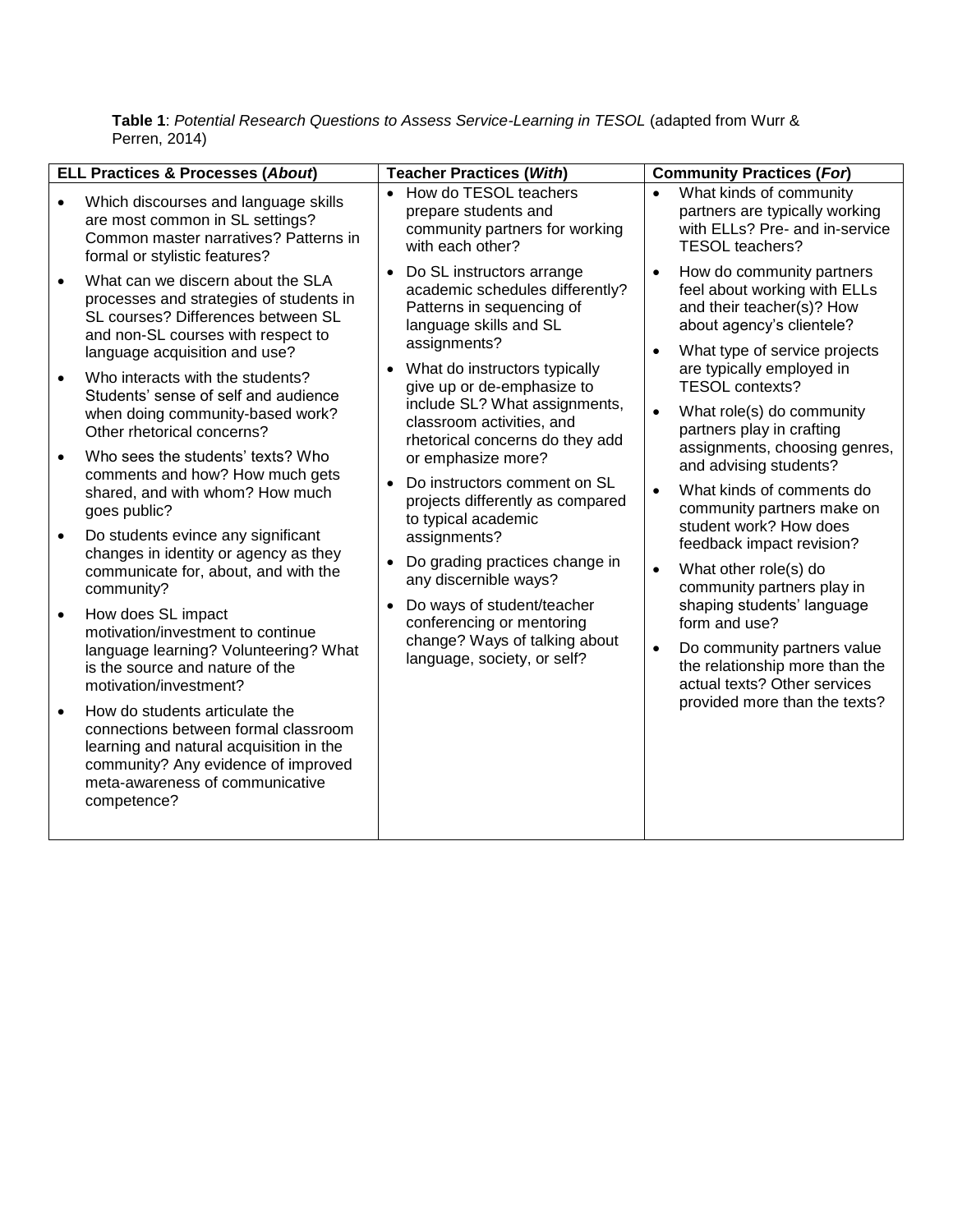#### **Going Global: Service-Learning in Language Teacher Education**

Teacher education has always been well represented in the service-learning literature. Typically, university pre-service teachers tutor K-12 and adult ELLs (Hutchinson, 2011; Miller & Gonzalez, 2009; Moore, 2013). In doing so, pre-service teachers gain experience with ELLs, a population many fear due to their lack of TESOL knowledge. For example, Jesse Moore's (2013) study charts a shift in TESOL students' perceptions of ELLs as the TESOL students move from identifying them as an "other" with whom they would have "encounters" in the discrete spaces of ESL classrooms to seeing ELLs as potential students in their future content classes. With this familiarity came a sense of advocacy; as one student notes, "Because of the service-learning aspect, I believe I will not only be a better and more aware teacher and citizen, but a stronger advocate for ELLs!" (p. 563).

Integrating service-learning into pre-service education courses tends to have a strong impact on the career choices of Education majors. As far back as the 1980s, students were telling researchers at Portland State University that participating in service-learning projects in their Education courses confirmed or challenged their decision to be teachers as they learned first-hand what it means to interact with the public on a daily basis (B. Holland, personal communication, April 14, 2011). This ultimately led the researchers to devote an entire section of the student learning outcomes survey they developed to probing the impact of service-learning on career development (Driscoll, Holland, Gelmon, & Kerrigan, 1996; Gelmon, Holland, Driscoll, Spring, & Kerrigan, 2001). More recently, Miller and Gonzalez (2009) investigated the impact of participating in domestic or international service-learning (ISL) on pre-service teachers' career commitment, understanding of ELL issues, and knowledge of the local community. They found positive outcomes for both groups on all dimensions, but slightly stronger ("Extremely positive" rather than "Positive") outcomes for ISL participants, who also noted an increased interest in working with ELLs in the future. "[R]esults indicated larger gain scores regarding interest in working with ELLs for international than domestic service learning participants. In this context, the international service experience appeared to have an enhancement, rather than questioning, effect on participant attitudes" (Miller & Gonzalez, 2009, p. 6).

On the international front, Wu and Ursuline (2015) report on a service-learning project in Taiwan in which undergraduate English majors tutored students at an elementary school in language arts and science using locally relevant resources. The study is one of the few to employ Amanti, González, and Moll's (2005) Funds of Knowledge as a theoretical framework, and one of a growing number of service-learning reports undertaken by and for stakeholders in non-Western countries (see Xing & Hok Ka Ma, 2010, for more works of this nature).

Kassabgy and El-Din (2013) provide another example of service-learning research in non-Western cultures, this time in Egypt. They investigated the impacts of an undergraduate experiential education course on the development, attitudes, and perceptions of the co-learners involved in the experience. Undergraduate students majoring in linguistics tutored university custodians and staff in English as a foreign language. The researchers used mixed methods to answer research questions related to academic achievement, civic engagement, and personal growth. Results were strongest in career development, with both groups reporting enhanced understanding of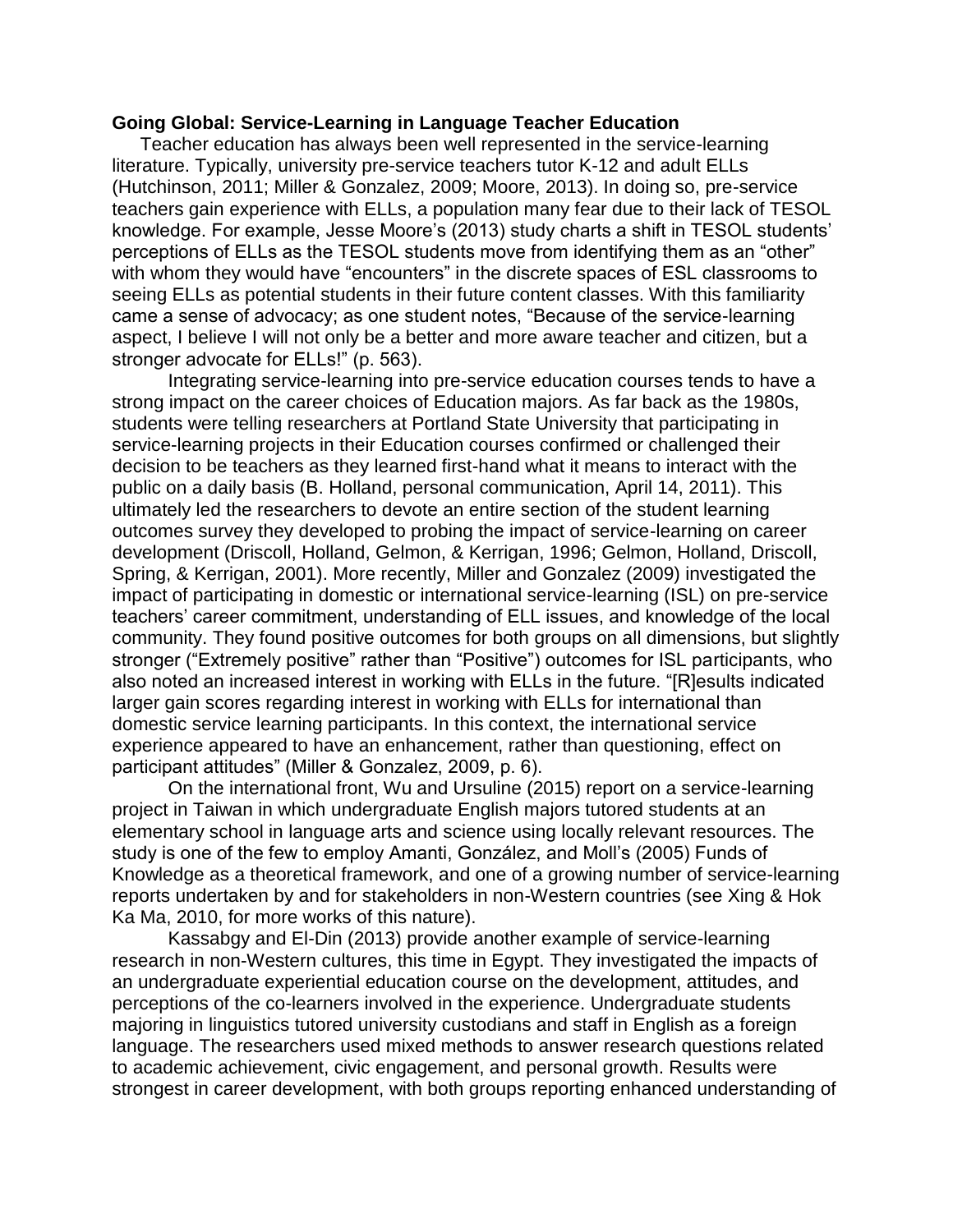teaching and learning in international contexts. Students also reported better understanding of applying theory to practice as a result of experiential learning tasks. Both groups also reported feeling closer to one another than they had previously; barriers between students and staff had been reduced as a result of working together for an extended period of time. Other reports (Dubinsky, Welch, & Wurr, 2012; Pietrykowski, 1996; Spack, 1997) in the literature base provide anecdotal evidence of service-learning's potential to reduce stereotypes of the "Other."

On the domestic front, Bloom and Gascoigne's (2017) edited collection, *Creating Experiential Learning Opportunities for Language Learners*, contains many reports on how foreign language and pre-professional students can "study abroad" in their own communities by partnering with immigrant groups and communities. Burke's chapter on expeditionary learning theory (Burke, 2013, Klein & Riordan, 2011) provides a clear outline of how the practices effectively developed in Outward Bound can be applied to foreign language education. Some projects described in the chapter partner migrant farm workers and foreign-language students in local high schools and colleges to increase intercultural awareness and understanding. Other chapters describe internships, externships, and other domestic experiential learning opportunities that immerse students in dynamic spaces for intercultural language learning.

Avineri (2015) reports on another teacher education course for graduate students in TESOL that, because of its focus on intercultural communication and use of qualitative research methods, can inform the work of others interested in developing students' skills in working and communicating across languages and cultures. Using action research and content analysis of reflection materials, augmented by pre- and post-course surveys, reading responses, in-class interactions, group meetings, and presentations, Avineri reviewed each of the four reflections in the course, coded for themes (e.g., knowledge and identities) and subthemes (e.g., specific knowledge and identities) as they were described by the students. Results show positive gains in students' knowledge (e.g., local history and issues, critical pedagogy, civic engagement), skills (communication, team-building, project management, grant writing, and leadership), and attitudes (awareness, creativity, collaboration). Collectively, she argues these outcomes develop a sense of "nested interculturality" in students due to the ways "in which layers of culture complement and inform one another" (p. 207). Survey results suggest students are able to apply these skills and knowledge to their career development and future professional practices.

#### **CONCLUSION**

Service-learning in TESOL has come a long way over the last few decades. The research to date indicates that service-learning gives ELLs insight on U.S. culture, provides authentic speaking and listening situations, enhances literacy skills, and has a positive effect on retention (e.g., Askildson, Kelly, & Mick, 2013; Bippus, 2011; Hamstra, 2010; Maloy, Comeau-Kirschner, & Amaral, 2015; Whittig & Hale, 2007; Wurr, 2002). When incorporated into TESOL teacher education programs, service-learning enhances pre-service teachers' understanding of ELLs, language learning theories and practices, and the communities in which they serve (Hutchinson, 2011; Lund, Bragg, & Kaipainen, 2014; Miller & Gonzalez, 2009; Moore, 2013). Becoming more familiar with this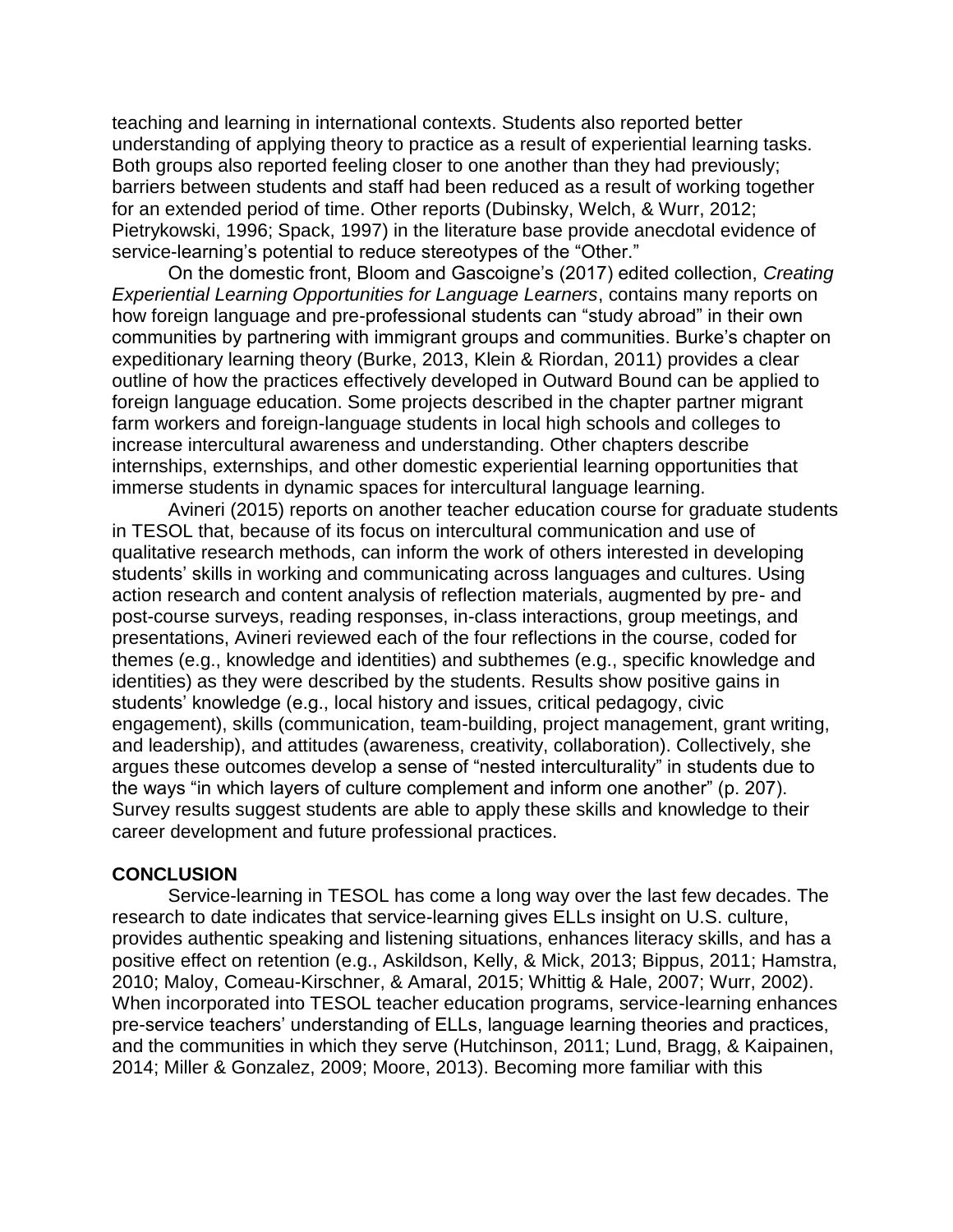important body of research can help inform future work with linguistically and culturally diverse learners in academic and community settings.

# **REFERENCES**

- ACTFL. (1999). *Standards for foreign language learning: Preparing for the 21st Century*. Yonkers, NY: American Council on the Teaching of Foreign Languages.
- Adler-Kassner, L., Crooks, R., & Watters, A. (Eds.). (1997). *Writing the community: Concepts and models for service-learning in composition*. Washington, D.C.: American Association of Higher Education.
- Amanti, C., González, N., & Moll, L. C. (2005). *Funds of knowledge: Theorizing practices in households, communities, and classrooms*. Mahwah, NJ: L. Erlbaum Associates.
- Arca, R. L. (1997). Systems thinking, symbiosis, and service: The road to authority for basic writers. In L. Adler Kassner, R. Crooks, & A. Watters (Eds.), *Writing the community: concepts and models of service-learning in composition* (pp. 133- 142). Washington, D.C.: American Association for Higher Education & NCTE.
- Askildson, L. R., Kelly, A. C., & Mick, C. S. (2013). Developing multiple literacies in academic English through service-learning and community engagement. *TESOL Journal, 4*(3), 402-438. doi: 10.1002/tesj.91
- Avineri, N. (2015). Nested interculturality, multiple knowledges, and situated identities through service-learning in language education. In J. P. Perren & A. J. Wurr (Eds.), *Learning the language of global citizenship: Strengthening servicelearning in TESOL* (pp. 197-222). Champaigne, IL: Common Ground.
- Beebe, R. M., & De Costa, E. M. (1993). The Santa Clara University Eastside Project: community service and the Spanish classroom. *Hispania, 76*, 884-891.
- Bippus, S. L. (2011). *Adult ESL students and service-learning: Voices, experiences, and perspectives.* (Doctoral dissertation). Texas A&M University, United States -- Texas. Available from ProQuest Dissertations and Theses database. (UMI No. 3486069).
- Block, D. (2003). *The social turn in second language acquisition*. Edinburgh: University of Edinburgh Press.
- Bloom, M., & Gascoigne, C. (Eds.). (2017). *Creating experiential learning opportunities for language learners: Acting locally while thinking globally*. Bristol, U.K.: Multilingual Matters.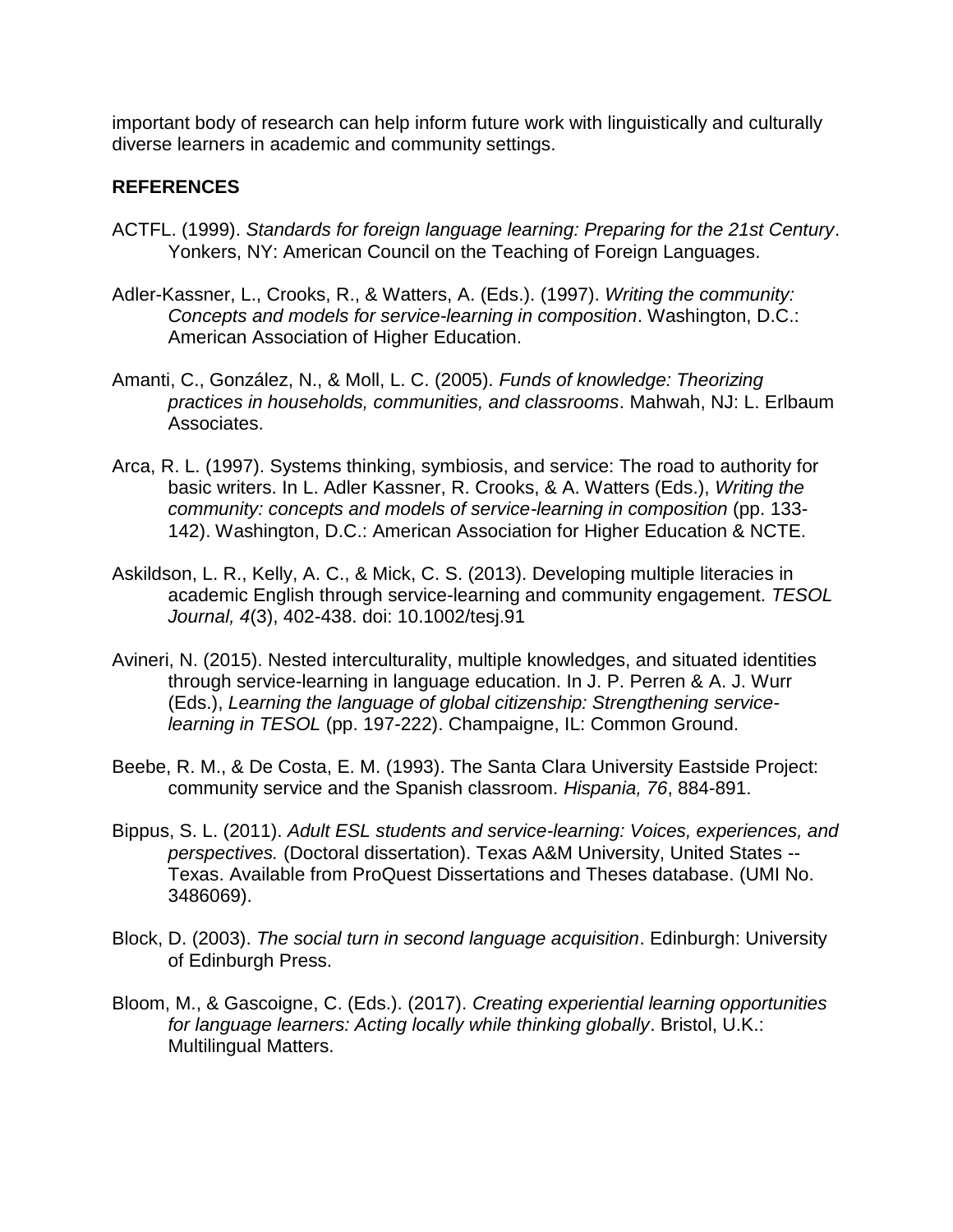- Bronfrenner, U. (1979). *The ecology of human development*. Cambridge, MA: Harvard University Press.
- Burke, B. M. (2013). Experiential professional development: A model for meaningful and long-lasting change in classrooms. *Journal of Experiential Education, 36*(3), 247- 263.
- Burke, B. M. (2017). Using expeditionary learning design for secondary and collegelevel world language curriculum and instruction. In M. Bloom & C. Gascoigne (Eds.), *Creating experiential learning opportunities for language learners* (pp. 183-204). Bristol, UK: Multilingual Matters.
- Byram, M. (1997). *Teaching and assessing intercultural communicative competence*. Bristol, UK: Multilingual Matters.
- Curtis, J., & Curran, M. (2015). "Who's helping?" Conceptualizing citizenship in a community-based English language program. In J. M. Perren & A.J. Wurr (Eds.), *Learning the language of global citizenship: Strengthening service-learning in TESOL* (pp. 468-502). Champaigne, IL: Common Ground, IL.
- Deans, T. (1999). Service-learning in two keys: Paulo Freire's critical pedagogy in relation to John Dewey's pragmatism. *Michigan Journal of Community Service Learning, 6*(1), 15-29.
- Deans, T. (2000). *Writing partnerships: Service-learning in composition*. Urbana, IL: NCTE
- Driscoll, A., Holland, B., Gelmon, S., & Kerrigan, S. (1996). An assessment model for service-learning: Comprehensive case studies of impact on faculty, students, community, and institution. *Michigan Journal of Community Service Learning, 3*, 66-71.
- Dubinsky, J. M., Welch, M., & Wurr, A. J. (2012). Composing cognition: The role of written reflections in service-learning. In I. Baca (Ed.), *Service-learning and writing: Paving the way for literacy(ies) through community engagement* (pp. 155- 180). Boston: Brill.
- Eyler, J., & Giles, D. (1999). *Where's the learning in service-learning?* San Francisco, CA: Jossey-Bass.
- Feldman, A. M., Moss, T., Chin, D., Marie, M., Rai, C., & Graham, R. (2006). The impact of partnership-centered, community-based learning on first-year students' academic research papers. *Michigan Journal of Community Service Learning, 13*(1), 16-29.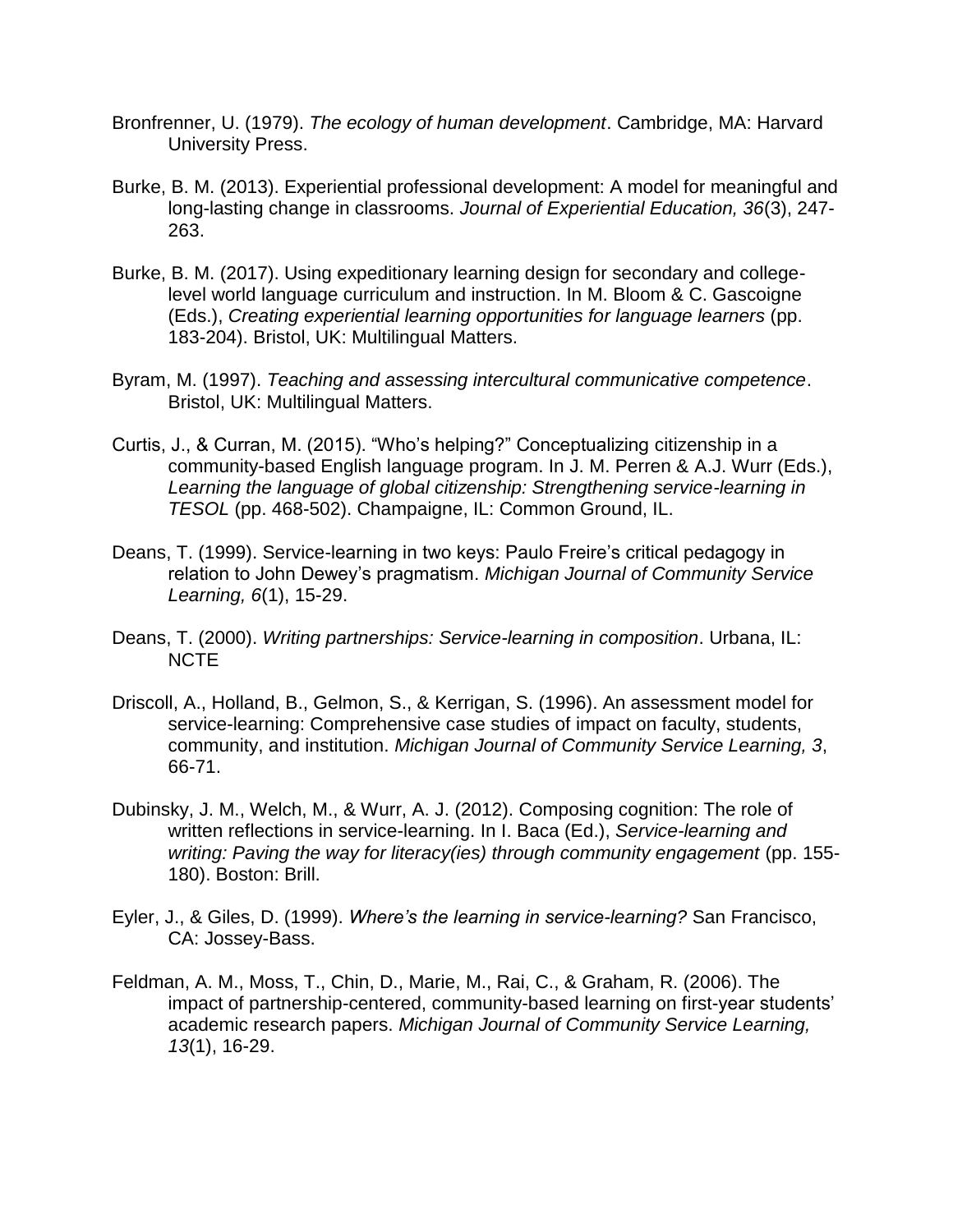- Gelmon, S. B., Furco, A., Holland, B., & Bringle, B. (2005, November). Beyond anecdote: Further challenges in bringing rigor to service-learning research. Paper presented at the 5th Annual International Conference on Service-Learning Research, East Lansing, MI.
- Gelmon, S.B., Holland, B.A., Driscoll, A., Spring, A., & Kerrigan, S. (2001). A*ssessing service-learning and civic engagement: Principles and techniques*. Providence, RI: Campus Compact.
- Glass, C. R., Wongtrirat, R., & Buus, S. (2015). *International student engagement: Strategies for creating inclusive, connected, and purposeful campus environments*. Sterling, VI: Stylus.
- Grabois, H. (2007). Service-learning throughout the Spanish curriculum: An inclusive and expansive theory driven model. In A. J. Wurr & J. Hellebrandt (Eds.), *Learning the language of global citizenship: Service-learning in Applied Linguistics* (pp. 164-189). Bolton, MA: Anker.
- Hamstra, M. D. P. (2010). *The impact of service-learning on second language writing skills.* (Master of Arts), Indiana University, Indianapolis.
- Hellebrandt, J., Arries, J., & Varona, L. (Eds). (2004) *Juntos: Community partnerships in Spanish and Portuguese.* AATSP Professional Development Series, Vol. 5. Boston.
- Hellebrandt, J., & Varona, L. (Eds) (1999) *Construyendo puentes (Building bridges): Concepts and models for service-learning in Spanish.* AAHE'S Series on Service-Learning in the Disciplines. Washington, DC: American Association for Higher Education (AAHE).
- Hutchinson, M. C. (2011). Impacting pre-service teachers' sociocultural awareness, content knowledge and understanding of teaching ELLs through service-learning. *Journal of Service-Learning in Teacher Education, 1*(2), 31-55.
- Kassabgy, N., & El-Din, Y. S. (2013). Investigating the impacts of an experiential service-learning course. *TESOL Journal, 4*(3), 571-586. doi:10.1002/tesj.92
- Klein, E.J., & Riordan, M. (2011). Wearing the 'student hat': Experiential professional development in expeditionary learning schools. *Journal of Experiential Education, 34*(1), 35-54.
- Kolb, D. A. (1984). *Experiential learning: Experience as the source of learning and development*. Englewood Cliffs, NJ: Prentice-Hall.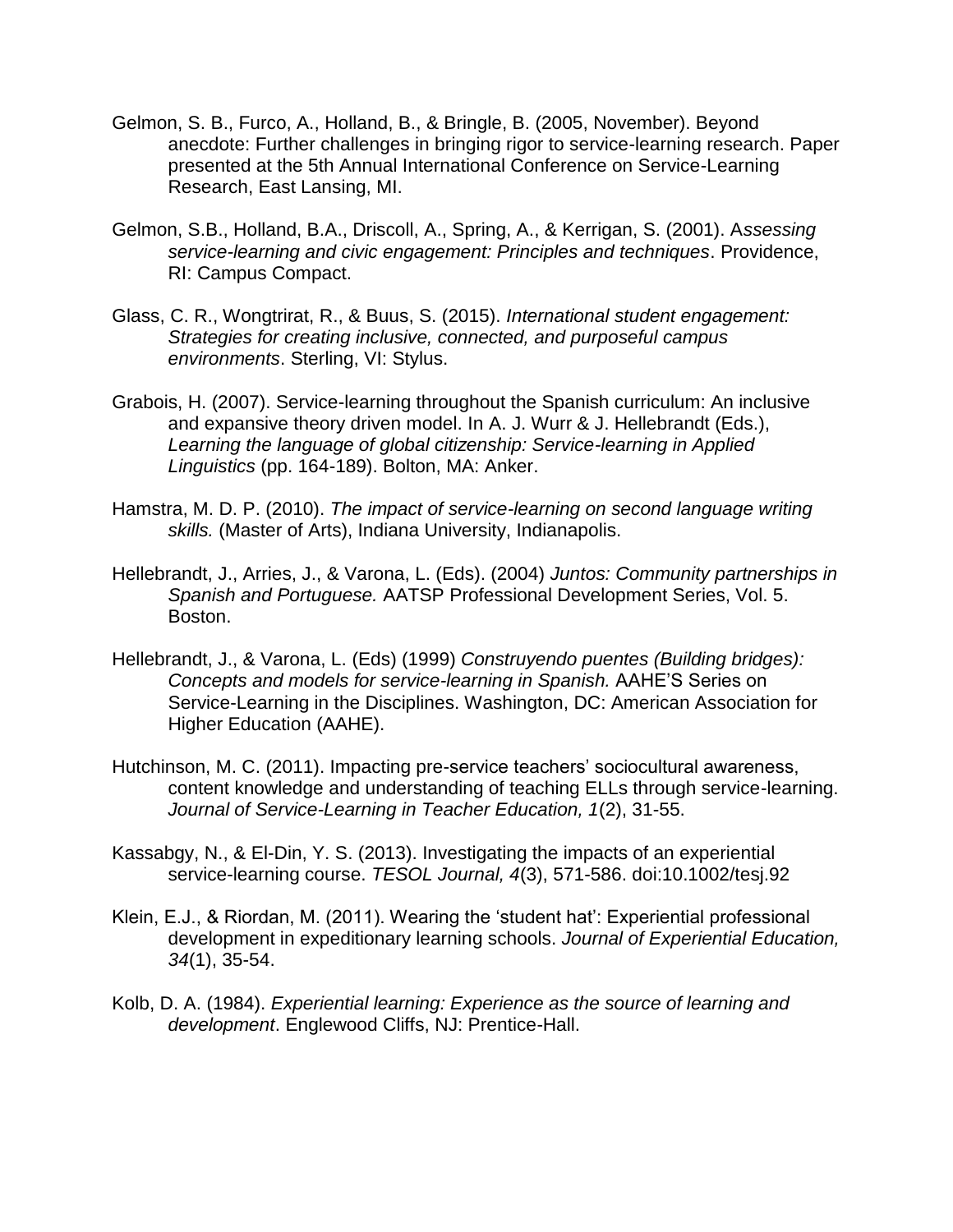- Kolb, A. Y., & Kolb, D. A. (2005). Learning styles and learning spaces: Enhancing experiential learning in higher education. *Academy of Management Learning & Education, 4*(2), 193-212. doi:10.2307/40214287
- Lave, J., & Wenger, E. (1991). *Situated learning: Legitimate peripheral participation*. Cambridge, England: Cambridge University Press.
- Lund, D. E., Bragg, B., & Kaipainen, E. (2014). Preparing preservice teachers through service-learning: Collaborating with community for children and youth of immigrant backgrounds. *Journal of Research on Service-Learning in Teacher Education, 2*, 1-32.
- Maloy, J., Comeau-Kirschner, C., & Amaral, J. (2015). Building a human rights curriculum to support digital service-learning. In J. P. Perren & A. J. Wurr (Eds.), *Learning the language of global citizenship: Strengthening service-learning in TESOL (*pp. 246-276). Champaigne, IL: Common Ground.
- May, S. (2014). Contesting metronormativity: Exploring Indigenous language dynamism across the urban-rural divide. *Journal of Language, Identity & Education, 13*(4), 229–235. doi:10.1080/15348458.2014.939036
- Meier, J. (2015). When the experiential and multi-modal go global: Lessons from three community projects in a "Preparation for College Writing" class. In J. M. Perren & A. J. Wurr (Eds.), *Learning the language of global citizenship: Strengthening service-learning in TESOL* (pp. 140-168). Champaign, IL: Common Ground.
- Miller, J., & Kostka, I. (2015). Bridging cultures and generations: An exploration of intergenerational and intercultural oral history projects with English language learners. In J. M. Perren & A. J. Wurr (Eds.), *Learning the language of global citizenship: Strengthening service-learning in TESOL (*pp. 80-108). Champaign, IL: Common Ground.
- Miller, K. K., & Gonzalez, A. M. (2009). Service learning in domestic and international settings. *College Student Journal, 43*(2), 527-536.
- Moore, J. (2013). Preparing advocates: Service-learning in TESOL for future mainstream educators. [Special issue] *TESOL Journal (4)*3, 555-570. doi: 10.1002/tesj.97
- Perren, J. (2013). Strategic steps to successful service-learning in TESOL: From critical to practical. *TESOL Journal, 4*(3), 487-513. doi:10.1002/tesj.96
- Perren, J., Grove, N., & Thornton, J. (2013). Three empowering curricular innovations for service-learning in ESL Programs. *TESOL Journal, 4*(3), 463-486. doi:10.1002/tesj.95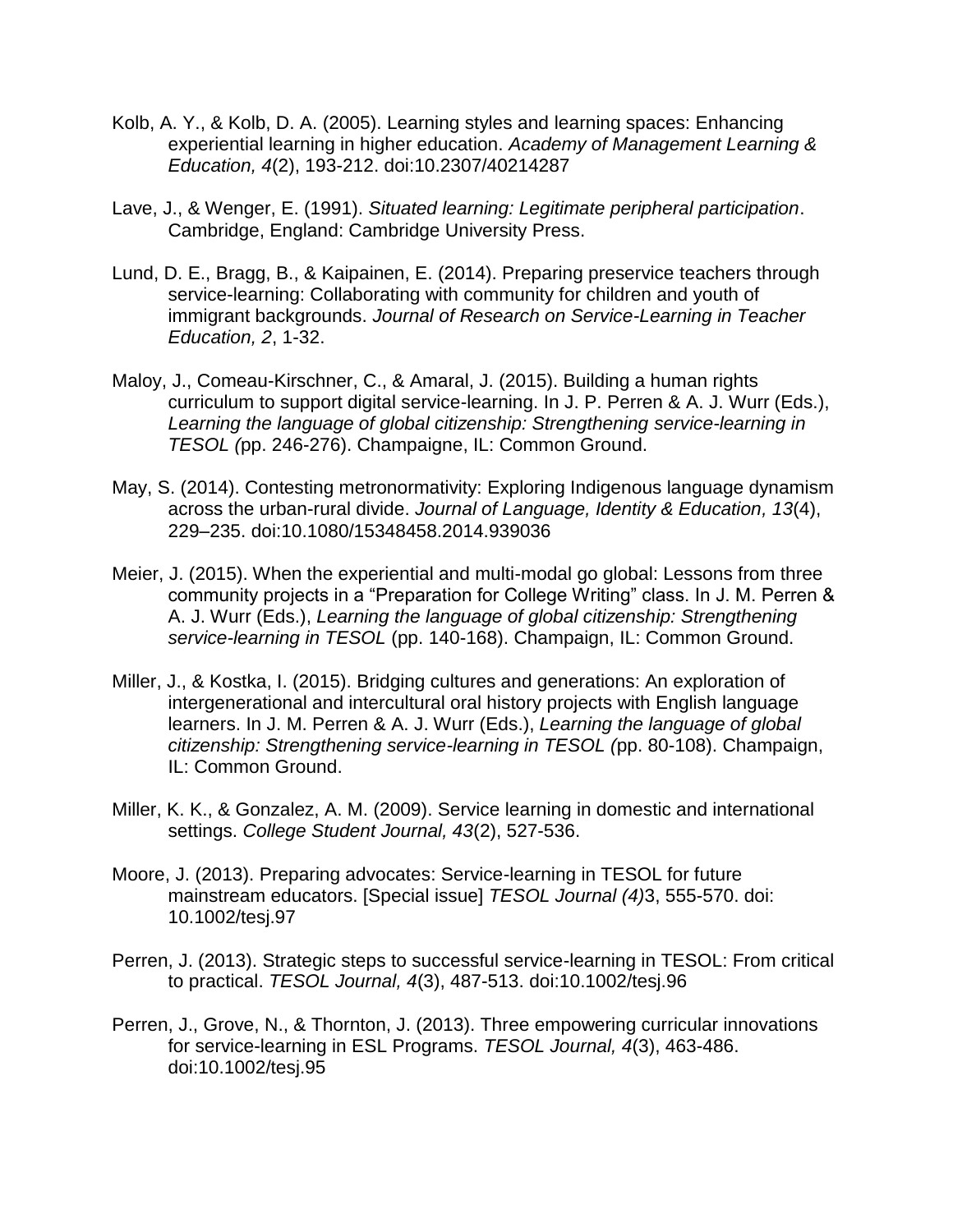- Perren, J. M., & Wurr, A. J. (Eds.). (2015). *Learning the language of global citizenship: Strengthening service-learning in TESOL*. Champaign, IL: Common Ground.
- Pietrykowski, B.(1996). Knowledge and power in adult education: Beyond Friere and Habermas. *Adult Education Quarterly, 46*(2), 82-97.
- Seltzer, R. (1998, October). Volunteerism and ESL make everyone a winner. Paper presented at the XV Rocky Mountain Regional TESOL Conference, Tucson, AZ.
- Sousa, E.-K. (2015). Service-learning as a course component in an Intensive English Program. In J. M. Perren & A. J. Wurr (Eds.), *Learning the language of global citizenship: Strengthening service-learning in TESOL (*pp. 28-55). Champaign, IL: Common Ground.
- Spack, R. (2007). Teaching the lived experience of language learning. In A. J. Wurr & J. Hellebrandt (Eds.), *Learning the language of global citizenship: Service-learning in Applied Linguistics* (pp. 119-141). Bolton, MA: Anker.
- Steinke, M. H. (2009). Learning English by helping others: Implementing service learning into the ESOL Classroom. *The Journal for Civic Commitment, 12*(Spring). Accessed May 23, 2012, from <http://www.mesacc.edu/other/engagement/Journal/Issue12/Steinke.shtml>
- Stewart, S. (2007). Crossing borders / forging identities: Echoes of symbiosis between classroom and community. In A. J. Wurr & J. Hellebrandt (Eds.), *Learning the language of global citizenship: Service-learning in Applied Linguistics* (pp. 82- 114). Bolton, MA: Anker.
- Swacha, K. Y. (2017). Service-learning in the second language writing classroom: Future research directions. *TESOL Journal, 8*(3), 2-21. doi:10.1002/tesj.321
- *TESOL Journal*. (2013). Bibliography. *TESOL Journal, 4*, 602–607. doi.org/10.1002/tesj.100
- Trimbur, J. (1994). Taking the social turn: Teaching writing post-process. *College Composition and Communication 45*(1), 108-118.
- Whittig, E., & Hale, A. (2007). Confidence to contribute: Service-learning in ESL. In A. J. Wurr & J. Hellebrandt (Eds.), *Learning the language of global citizenship: Service-learning in Applied Linguistics* (pp. 378-404). Bolton, MA: Anker.
- Wu, C.-H., & Ursuline, W. (2015). More than volunteering: Tapping EFL learners' funds of knowledge in a short-term service-learning program in Taiwan. In J. P. Perren & A. J. Wurr (Eds.), *Learning the language of global citizenship: Strengthening service-learning in TESOL (*pp. 503-522). Champaigne, IL: Common Ground.